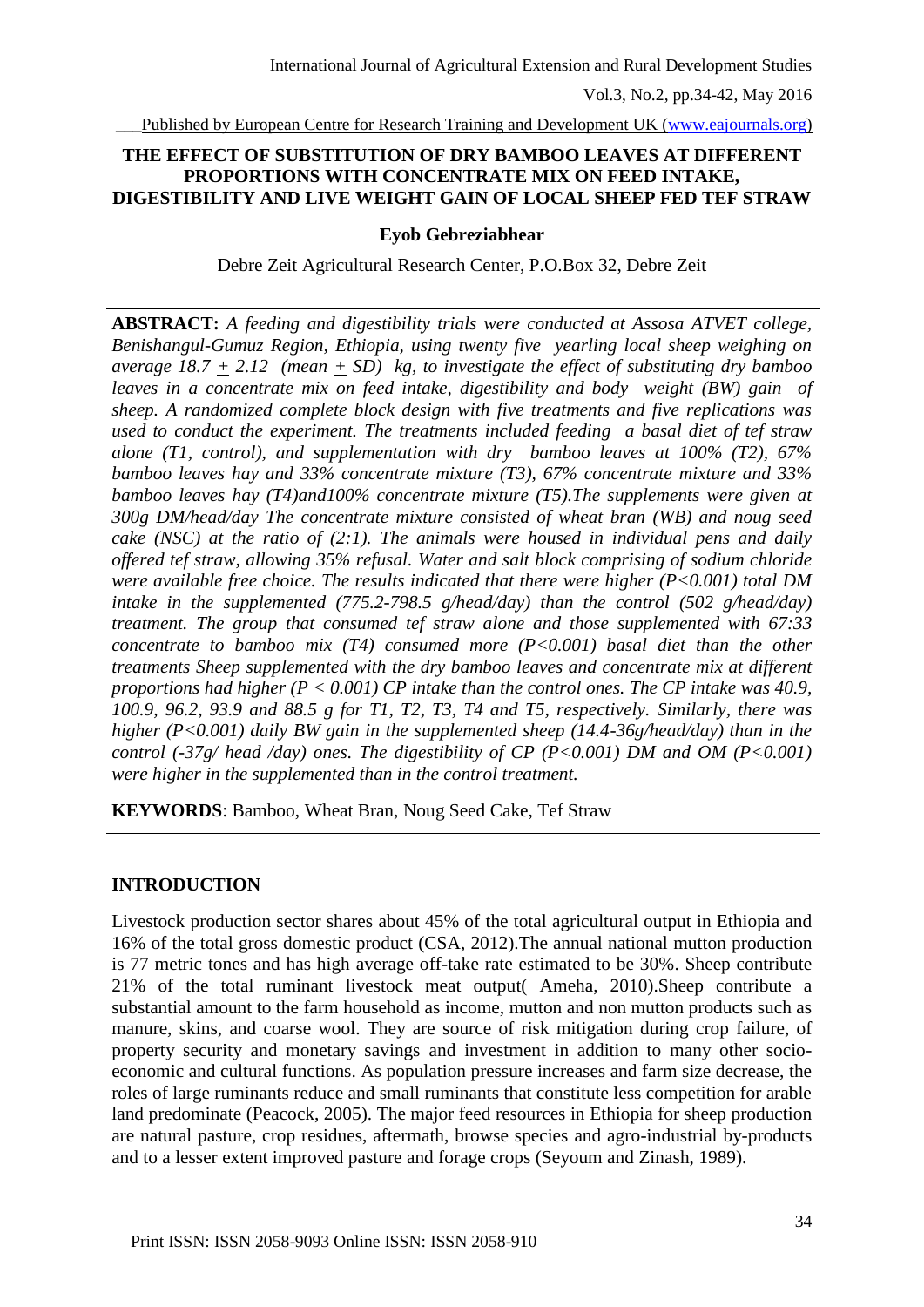To alleviate inflation price of concentrates, supplementation of bamboo grass could be an alternative to unavailable and expensive protein concentrate. Ethiopia has about 1 million ha of high- and lowland bamboos, the latter being more dominant (850,000ha). The lowland bamboo (*Oxytenanthera abyssynica*) in Ethiopia grows only in the western part of Ethiopian lowlands and emerges into the Savannah woodlands of Sudan. It occurs mainly between 1000 and 1800 m.a.s.l. It has not been planted so far.

# **MATERIALS AND METHODS**

### **Description of the Experimental Site**

The experiment was conducted at Assosa Agricultural Technical Vocational and Educational Training (ATVET) College. Assosa is located at latitude of 11° 83' N and longitude of 39° 68' E with an altitude of 1540 m.a.s.l. The area receives mean annual rainfall of 1270 commencing towards the end of April and ending in November. Its mean annual temperature ranges between 16.75 ºC and 27.9 ºC with mean maximum and minimum annual temperature of 26°C and 13°C, respectively.

### **Management of experimental animals**

Twenty five intact male yearling local sheep with mean initial BW of  $18.7 \pm 2.12$  (mean  $\pm$ SD) were purchased from Bambasi open market and used in an experiment that lasted for 7 days of digestibility trial and 90 days of feeding trial. The age of the animals were determined by dentition and information obtained from the owners. The experimental animals were dewormed against common internal parasites using antihelmintics, and vaccinated against common diseases (pneumonia and trypanosomiasis) during the quarantine period of 15 days.

Then the experimental sheep were housed in an individual pens and offered tef straw, dry bamboo leaves and concentrate mix (wheat bran and noug seed cake mixtures) according to the respective treatment for 15 days to get them adapted to the feeds prior to the beginning of the experiment. The pens were equipped with feeding troughs for tef straw, dry bamboo leaves, and buckets for concentrates and water separately. The experimental sheep were identified using ear tags.

#### **Experimental design and treatments**

A completely randomized block design consisting of five treatments (Table 1) were used to conduct both the digestibility and feeding trials. The sheep were blocked into five blocks of five animals based on initial BW. The initial BW of the sheep were determined as a mean of two consecutive weighing after overnight withholding of feed at the beginning of the acclimatization period and randomly assigned to one of the five treatments.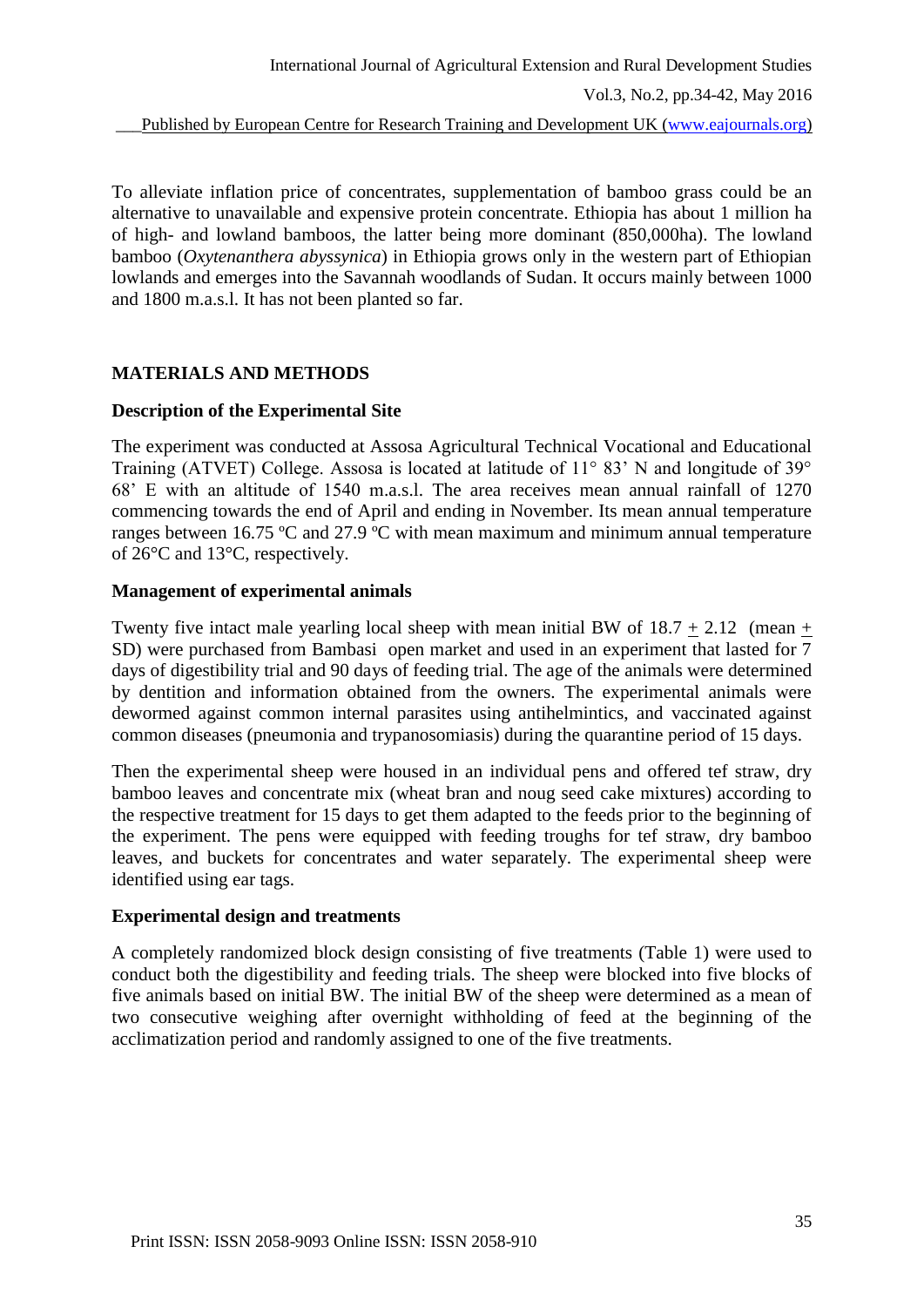Vol.3, No.2, pp.34-42, May 2016

Published by European Centre for Research Training and Development UK [\(www.eajournals.org\)](http://www.eajournals.org/)

| Treatments  | (Tef straw) | Supplement feed type and ratio | Supplement            |            |
|-------------|-------------|--------------------------------|-----------------------|------------|
|             |             | Bamboo leaves (%)              | Concentrate mix $(*)$ | (g DM/day) |
| Treatment 1 | ad libitum  |                                |                       |            |
| Treatment 2 | ad libitum  | 100                            |                       | 300        |
| Treatment 3 | ad libitum  | 67                             | 33                    | 300        |
| Treatment 4 | ad libitum  | 33                             | 67                    | 300        |
| Treatment 5 | ad libitum  |                                | 100                   | 300        |

**Table 1. Experimental treatments.**

(\*) Concentrate mix is prepared from WB and NSC at 2:1ratio.

### **Digestibility Trial**

The digestibility trial was conducted before the feeding trial using the 25 experimental sheep after the acclimatization period of 15 days. The sheep were fitted with fecal collection bags for three days before the resumption of actual collection of feces for seven consecutive days. Total feces voided and collected in the harness were weighed daily in the morning. Twenty percent of the daily fecal excretion of each sheep was sampled after thorough mixing and pooled over the experimental period in a plastic bag and stored in refrigerator at  $-20^{\circ}$ C.

After seven days of fecal collection period, samples taken daily from each animal were thoroughly mixed and twenty percent sub-sample for each animal was taken. These were oven dried at 60°C for 72 hours at Assosa Animal Health Laboratory. The dried samples of the experimental feeds, refusals and feces were taken to Haramaya University Laboratory where they were ground to pass through 1 mm sieve for chemical analysis.

The apparent digestibility coefficients (DC) of nutrients were calculated by using the equation:

Apparent digestibility = Nutrient intake - Nutrient in feaces

Nutrient intake

## **Chemical Analysis**

The DM, ash and N contents of feed offered and refusals as well as feces were analyzed according to AOAC (1990) procedure. The CP content was calculated as N x 6.25. Organic matter (OM) content was calculated as the difference between DM and ash content on DM basis. Neutral detergent fiber (NDF), acid detergent fiber (ADF) and acid detergent lignin (ADL) were analyzed by using the procedures of Van Soest and Robertson (1985). Cellulose and hemicelluloses were calculated as the difference between NDF and ADF, and ADF and ADL, respectively.

#### **Statistical Analysis**

Data in the experiment, which include feed-intake BW change and digestibility, were analyzed using the analysis of variance model for completely randomized block design according to the general linear model procedure of SAS (2002). Differences between treatments means was tested using least significant difference (LSD) test. The correlation between the nutrient intake, digestibility, BW change and carcass characteristics were determined using the statistical analysis system SAS (2002).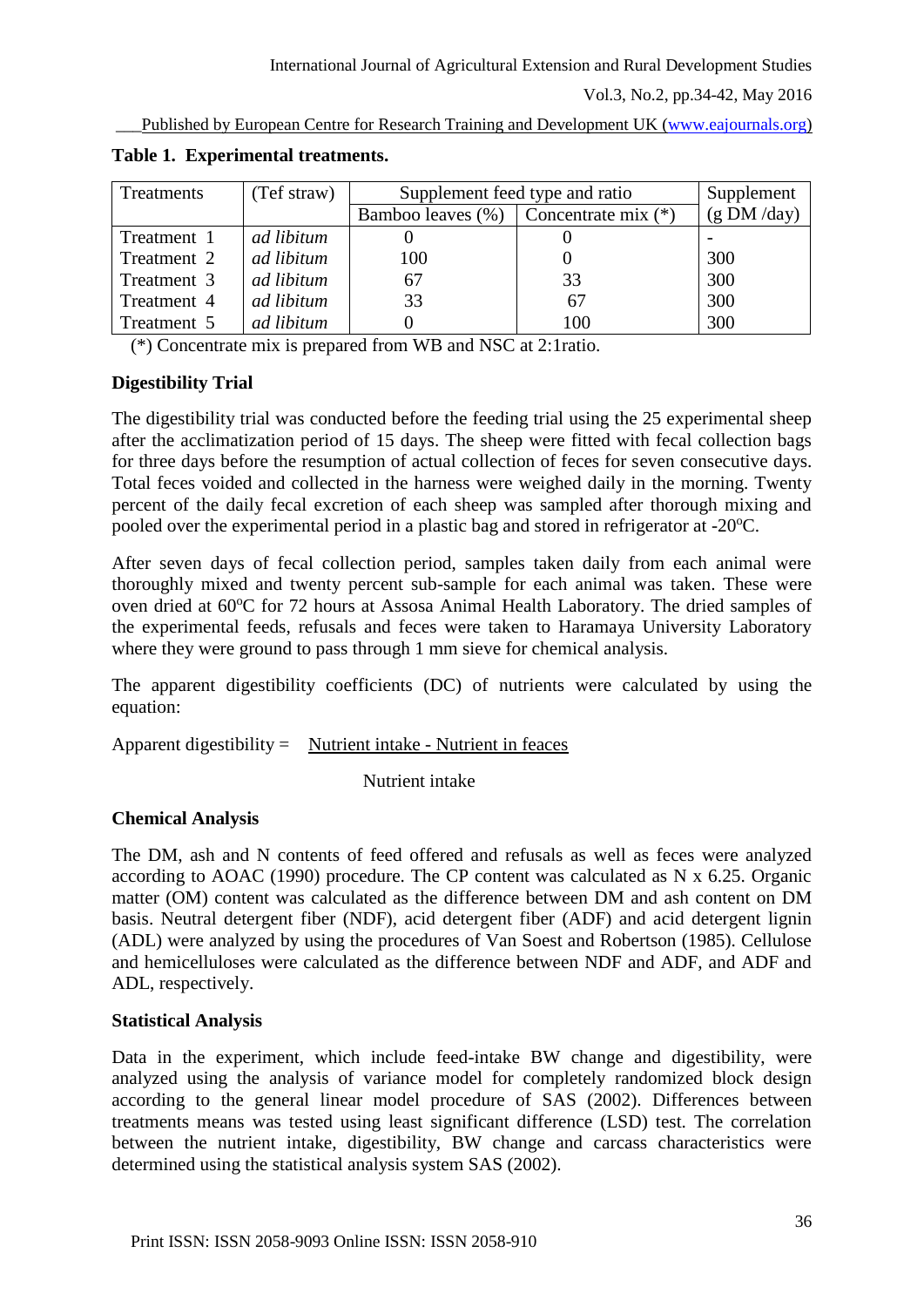Published by European Centre for Research Training and Development UK [\(www.eajournals.org\)](http://www.eajournals.org/) The model used for the analysis of data collected in the experiment was:

 $Y_{ij} = \mu + T_i + \beta_j + \varepsilon_{ij}$  Where:

 $Y_{ij}$  = the response variable (the observation in j<sup>th</sup> block and i<sup>th</sup> treatment  $\mu$  = the overall mean  $T_i$  = the treatment effect  $\beta_i$  = the block effect  $\varepsilon_{ij}$  = the random error

## **RESULTS**

### **Chemical Analysis of Treatment Feeds**

The chemical composition of experimental feeds offered and refused is presented in Table 2. The crud protein content of tef straw was below maintenance requirement of sheep (68.3  $g/kg$ ) DM).The straw contained high NDF (810.9 g/kg DM) and ADF (504.4 g/kg DM).The crud protein content of Lowland bamboo (*Oxytenathera abyssinica)* leaves (205 g/kg DM),wheat bran(112.1 g/kg DM), noug seed cake (322.3 g/kg DM) and concentrate mixture(2WB:1NSC) (155.9 g/kg DM) can satisfy production requirement of sheep.

| Variables      | DM        | Ash   | <b>OM</b> | CP    | <b>NDF</b> | ADF   | ADL  | Hemi-     | Cellulose |  |
|----------------|-----------|-------|-----------|-------|------------|-------|------|-----------|-----------|--|
|                | (g/kg)    |       |           |       |            |       |      | cellulose |           |  |
|                | (g/kg DM) |       |           |       |            |       |      |           |           |  |
| Tef straw      | 896.8     | 59.7  | 837.1     | 68.3  | 810.9      | 504.4 | 77.9 | 306.5     |           |  |
|                |           |       |           |       |            |       |      |           | 426.5     |  |
| <b>BLH</b>     | 911.2     | 103.6 | 807.6     | 205   | 730.4      | 408   | 87   | 322.4     | 321       |  |
| <b>WB</b>      | 884.5     | 46.9  | 837.6     | 112.1 | 452        | 127.9 | 27.3 | 324.1     | 100.6     |  |
| <b>NSC</b>     | 909.8     | 119.7 | 790.1     | 322.3 | 411.5      | 310.1 | 57   | 101.4     | 253.1     |  |
| 2WB:1NSC       | 882.5     | 71.1  | 811.4     | 155.9 | 511        | 214.3 | 59.2 | 296.7     | 155.1     |  |
| Tef straw      |           |       |           |       |            |       |      |           |           |  |
| refusal        |           |       |           |       |            |       |      |           |           |  |
| T <sub>1</sub> | 887.6     | 51.9  | 835.7     | 28    | 863.7      | 544.7 | 75.5 | 319       | 469.2     |  |
| T <sub>2</sub> | 885.7     | 44    | 841.7     | 40.3  | 853.3      | 559.8 | 80.3 | 293.5     | 479.5     |  |
| T <sub>3</sub> | 896.4     | 54.7  | 841.7     | 42    | 863.4      | 549.2 | 63.6 | 314.2     | 485.6     |  |
| T <sub>4</sub> | 896.4     | 55.8  | 840.6     | 29.8  | 752.8      | 552.2 | 96.1 | 200.6     | 456.1     |  |
| T <sub>5</sub> | 889.2     | 64.2  | 825       | 28    | 848.9      | 534.6 | 77.1 | 314.3     | 457.5     |  |

The chemical composition of treatment feeds is given in Table 2.

ADF = Acid detergent fiber; ADL = Acid detergent lignin; BLH=bamboo leaves hay;  $CP =$ Crude protein,  $DM = Dry$  matter,  $NDF = Neutral$  detergent fiber;  $NSC = Noug$  seed cake;  $OM = Organization$  matter.  $WB = Wh$ eat bran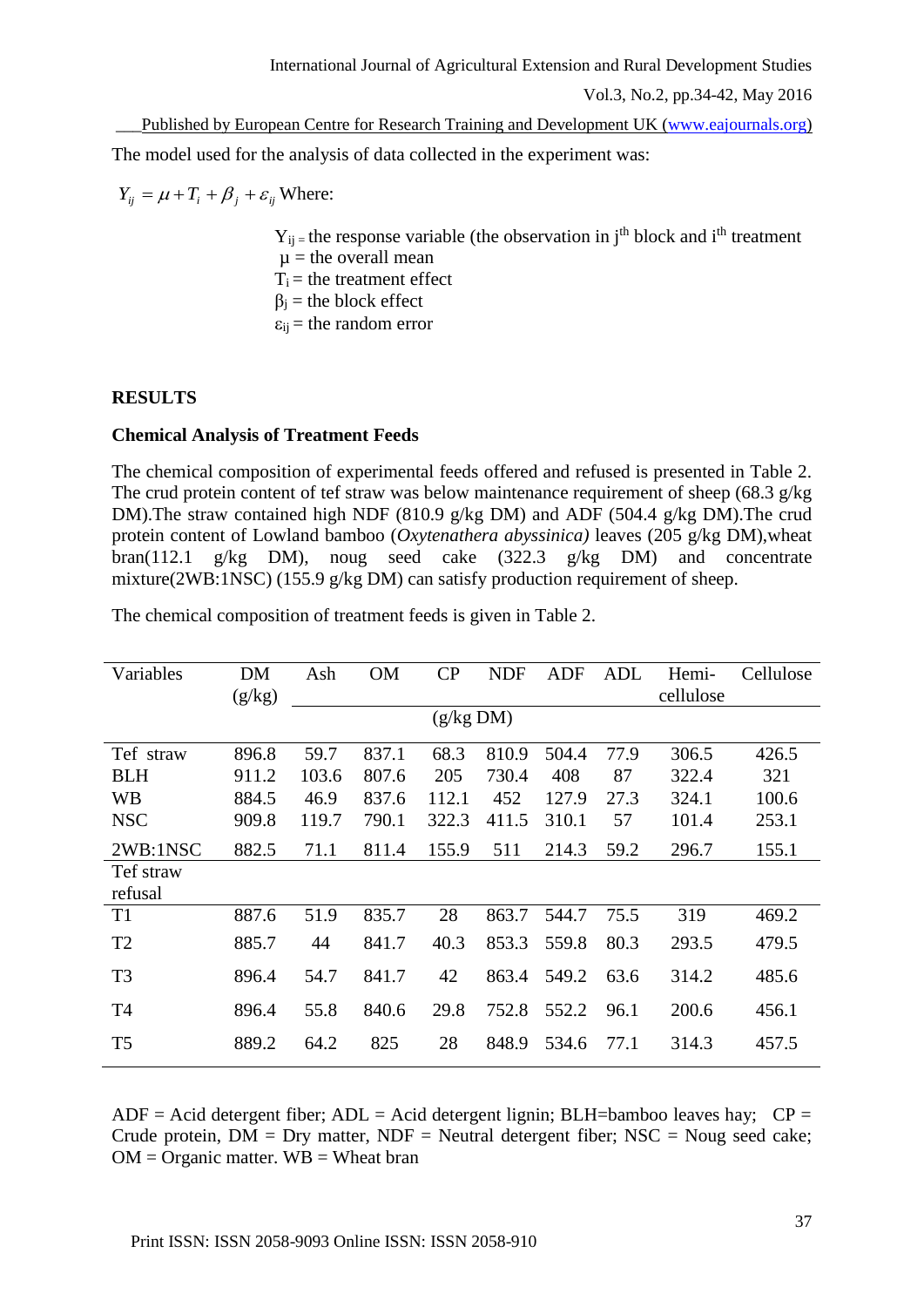### **Dry Matter and Nutrient Intake**

Sheep supplemented with  $T_4$  had significant difference ( $P < 0.001$ ) on total dry matter intake compared with  $T_3$ ;  $T_2$  and T3. Sheep supplemented with  $T_2$ ,  $T_3$ ,  $T_4$  and  $T_5$  had no significance difference on total DM intake per metabolic body weight (g/kg  $W^{0.75}$ )compared with  $T_1$ . There was no significant difference on organic matter intake among sheep supplemented with  $T_2$ ,  $T_3$ ,  $T_4$  and  $T_5$  Sheep supplemented with  $T_2$  had highest CP (100.9 g/day) compared with T<sub>3</sub>(96.2 g/day), T<sub>4</sub> (93.9 g/day), T<sub>5</sub>(88.5 g/day) and T<sub>1</sub>(40 g/day)

| Feed and nutrients intake<br>(g / day)      | T <sub>1</sub>                      | T <sub>2</sub>     | T <sub>3</sub>     | T <sub>4</sub>            | T <sub>5</sub>            | <b>SEM</b> | <b>SL</b> |
|---------------------------------------------|-------------------------------------|--------------------|--------------------|---------------------------|---------------------------|------------|-----------|
| Tef straw DM intake<br>Supplement DM intake | $502.0^{\rm a}$<br>$\boldsymbol{0}$ | 470.4c<br>300      | $481.0^{b}$<br>300 | $498.5^{\text{a}}$<br>300 | 445.2 <sup>d</sup><br>300 | 0.84       | ***       |
| Total DM intake                             | $502.0^{\circ}$                     | 770.4c             | $781.0^{b}$        | 798.5 <sup>a</sup>        | 745.2 <sup>d</sup>        | 0.84       | ***       |
| DM intake (% BW)                            | 3.0 <sup>b</sup>                    | 4.0 <sup>a</sup>   | 3.9 <sup>a</sup>   | 4.0 <sup>a</sup>          | 3.9 <sup>a</sup>          | 0.19       | ***       |
| OM intake                                   | $465.1^{b}$                         | 680.4 <sup>a</sup> | 691.1 <sup>a</sup> | $707.6^a$                 | 684.4 <sup>a</sup>        | 5.7        | ***       |
| CP intake                                   | 40.9 <sup>d</sup>                   | 100.9 <sup>a</sup> | $96.2^{b}$         | $93.9^{b}$                | 88.5 <sup>c</sup>         | 0.49       | ***       |
| NDF intake                                  | $473.1^{\circ}$                     | $673.0^{\rm a}$    | 617.7ab            | $663.2^{ab}$              | $608.9^{b}$               | 15.9       | ***       |
| ADF intake                                  | $271.5^{\circ}$                     | $377.4^a$          | $363.4^{ab}$       | $358.9^{ab}$              | 319.5b                    | 9.58       | ***       |
| Substitution rate                           |                                     | 0.10 <sup>b</sup>  | 0.07 <sup>c</sup>  | 0.01 <sup>d</sup>         | $0.19^{a}$                | 0.002      | ***       |
| Digestible DM intake                        | 270.6 <sup>c</sup>                  | 430.9 <sup>b</sup> | $478.4^{a}$        | $481.6^a$                 | $462.3^{\circ}$           | 6.77       | ***       |
| Digestible OM intake                        | $278.5^{\rm d}$                     | $409.7^{\circ}$    | 448 <sup>a</sup>   | $423.4^{bc}$              | $434^{ab}$                | 5.44       | ***       |
| Digestible CP intake                        | 21 <sup>d</sup>                     | $72.3^{\rm a}$     | 70.7 <sup>ab</sup> | $69.3^{bc}$               | 67.3 <sup>c</sup>         | 1.08       | ***       |
| Digestible NDF intake                       | $298.6^{b}$                         | $406.5^{b}$        | 434.9 <sup>a</sup> | $422.8^{b}$               | $385.1^{\circ}$           | 6.92       | ***       |
| Digestible ADF intake                       | $272.2^{bc}$                        | $275.1^{ab}$       | 301.1 <sup>a</sup> | 258.9 <sup>c</sup>        | $195.6^{\circ}$           | 7.58       | ***       |

### **Table 3. Daily feed intake of local sheep fed basal diet of tef straw and supplemented with bamboo leaves hay and concentrate mixture at different proportions**

 $a, b, c$  = means within a row not bearing a common superscript letter significantly differ. \*= (P<0.05); \*\* = (P<0.01), \*\*\*= (P<0.001), ADF= acid detergent fiber. CP= crude protein;  $DM=$  dry matter; NDF= neutral detergent fiber; ns = not significant; SEM= standard error of mean; OM= organic matter;  $SR$ =substitution rate, CM= concentrate mix ; T1 (control) = Tef straw alone; T2= Tef straw + 300 g/head/d BLH; T3 = Tef straw + 300 g/head/d 2BLH:1CM; T4 = Tef straw +300 g/head/d 1BLH:2CM; T5 = Tef straw + 300 g/head/d CM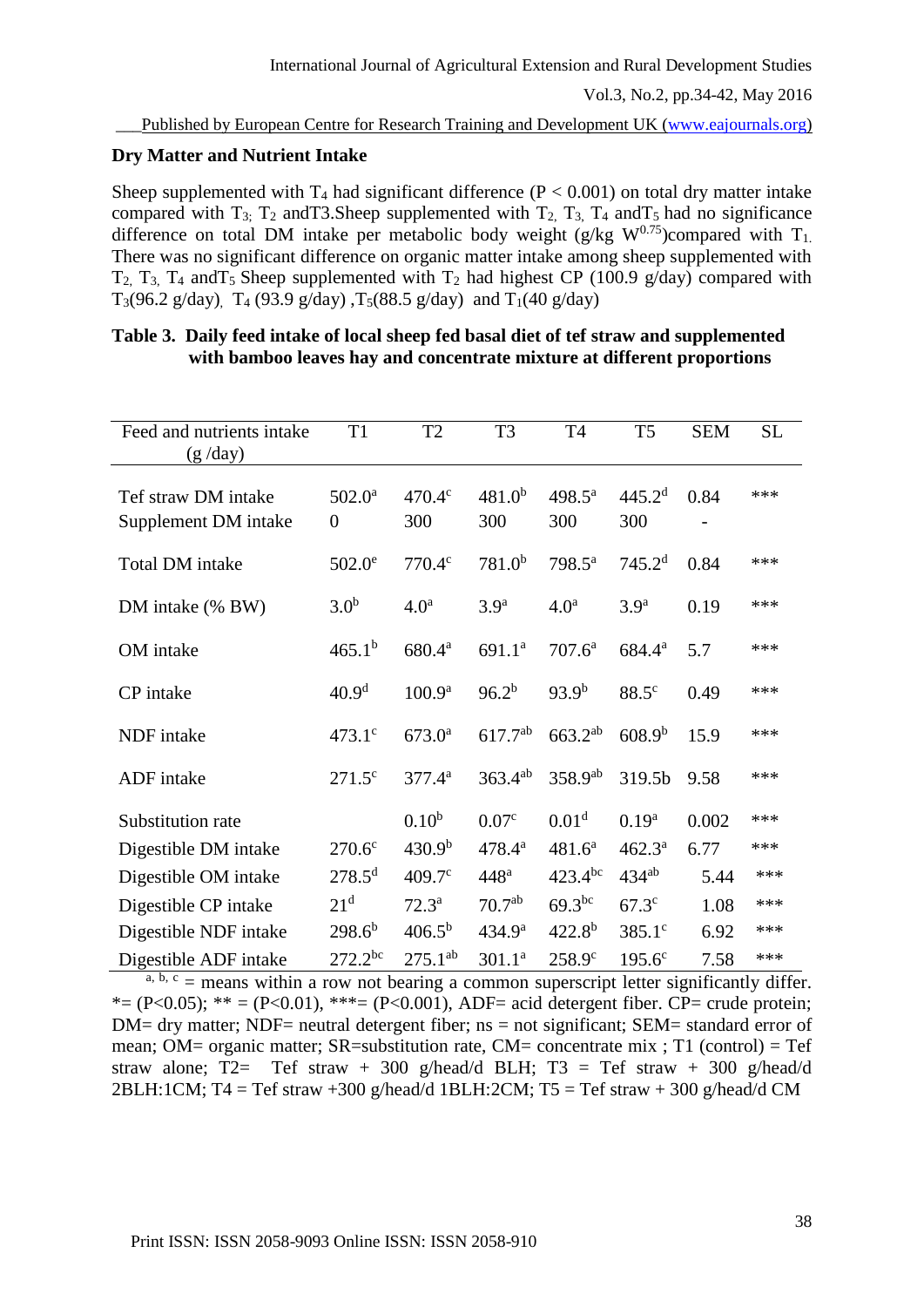Vol.3, No.2, pp.34-42, May 2016

Published by European Centre for Research Training and Development UK [\(www.eajournals.org\)](http://www.eajournals.org/)



### **Figure 1. Regression of crude protein intake on body weight gain of local sheep fed tef straw and supplemented with bamboo leaves hay and concentrate mixture at different proportions. ADG= average daily gain; CPI= crude protein intake.**

### **Nutrient Digestibility**

Sheep supplemented with  $T_3$  (33% bamboo leaves and 67% concentrate mix) and (0 % bamboo leaves and 100 % concentrate mix) had higher OM compared to sheep placed in (67% bamboo leaves and 33% concentrate mix), T2 (100%bamboo leaves and 0% concentrate mix) and  $T_1$ (Control). There was no significant difference in crude protein apparent digestibility among  $T_3$ ,  $T_4$  and  $T_5$ . The lowest NDF apparent digestibility was recorded in T2.

**Table 4.Apparent digestibility of nutrients in local sheep fed tef straw and supplemented with dry bamboo leaves and concentrate mixture at different proportions**

|                              | $\mathbf{T}1$  | T2                | TЗ                | T4             | T <sub>5</sub>    | <b>SEM</b> | <b>SL</b> |
|------------------------------|----------------|-------------------|-------------------|----------------|-------------------|------------|-----------|
| Dry matter digestibility     | $0.56^{b}$     | 0.57 <sup>b</sup> | $0.62^{\rm a}$    | $0.62^{\rm a}$ | $0.63^a$          | 0.003      | ***       |
| Organic matter digestibility | $0.62^{\circ}$ | $0.62^{\circ}$    | $0.66^{\rm a}$    | $0.64^b$       | $0.66^a$          | 0.005      | ***       |
| Crude protein digestibility  | $0.53^{\circ}$ | $0.73^b$          | $0.75^{ab}$       | $0.75^{ab}$    | $0.76^{\rm a}$    | 0.012      | ***       |
| NDF digestibility            | $0.65^{\rm a}$ | $0.62^b$          | 0.67 <sup>a</sup> | $0.66^{\rm a}$ | $0.66^a$          | 0.003      | ***       |
| ADF digestibility            | 0.77a          | 0.71 <sup>b</sup> | $0.68^{\rm b}$    | $0.64^c$       | 0.59 <sup>d</sup> | 0.008      | ***       |

 $a,b,c,d$  =means within a row not bearing a common superscript are significantly different;  $*$  =  $(P < 0.05)$ ; \*\* =  $(P < 0.01)$ ; \*\*\* =  $(P < 0.001)$ ; ADF = acid detergent fiber; BLH=bamboo leaves hay; CM= concentrate mix;  $CP =$  crude protein; NDF = neutral detergent fiber; ns= not significant;  $SEM =$  standard error of mean;  $SL =$ significance level;  $T1 = (control) = Tef$  straw alone; T2= Tef straw + 300 g/head/d BLH; T3 = Tef straw + 300 g/head/d 2BLH:1CM; T4 = Tef straw +300 g/head/d 1BLH:2CM;  $T5 = Tef$  straw + 300 g/head/d CM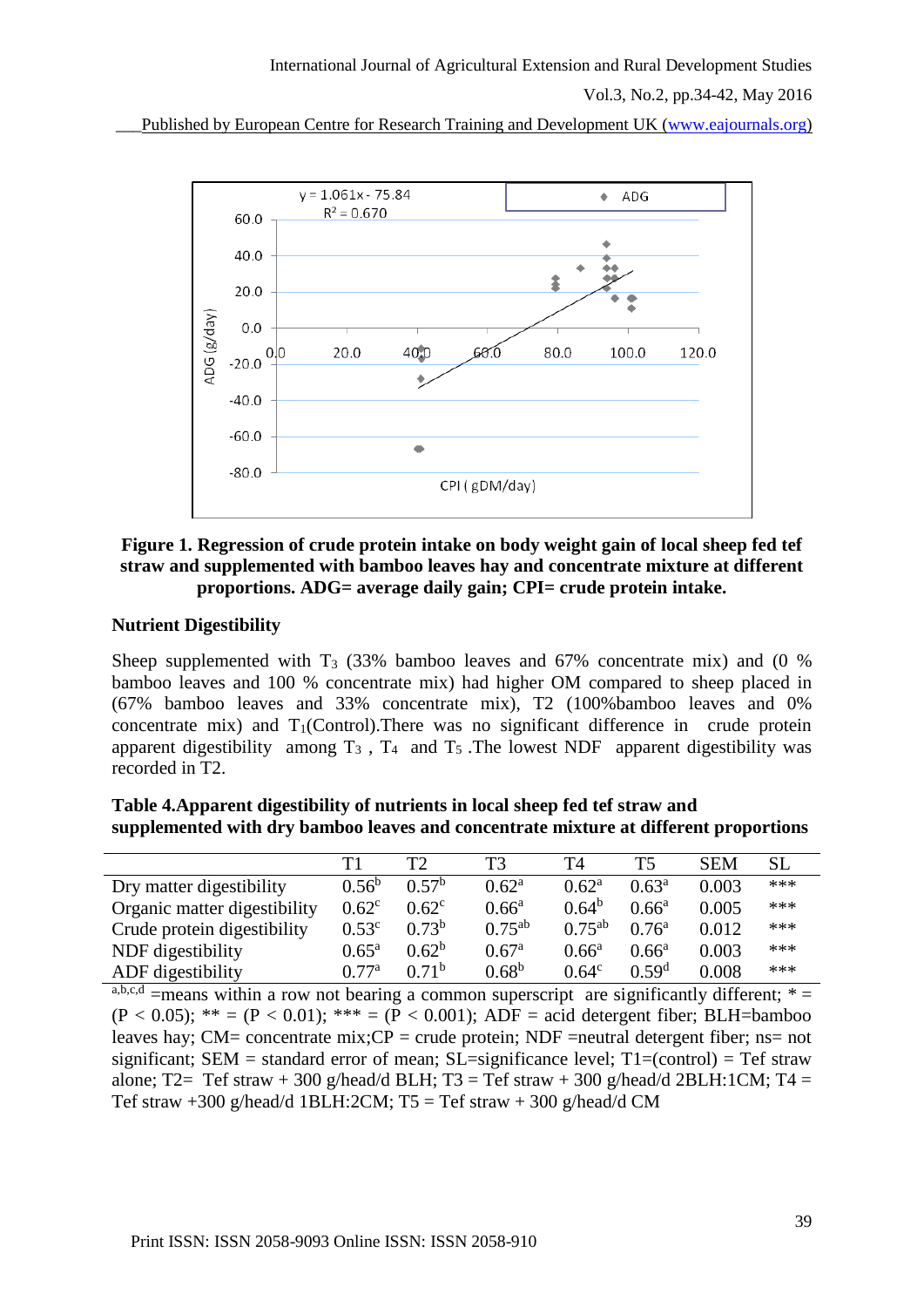Vol.3, No.2, pp.34-42, May 2016

Published by European Centre for Research Training and Development UK [\(www.eajournals.org\)](http://www.eajournals.org/)

### **DISCUSSION**

#### **Chemical composition of treatment feeds**

Tef straw used in the current experiment had low CP content but high value NDF and ADF. Feeds with fiber content exceeding 55% may be low in CP content (below 7%) or in other essential nutrients so as to induce intake limitation through deficiency of nutrients (Van Soset, 1994). Straws are generally characterized by relatively low nutrient content, high fiber content, low digestibility and low voluntary intake (limited consumption) by animals (Adugna, 2008). McDonald *et al.* (2002) which stated that as plants mature the cell wall constituents increase at the expense of other components of the organic matter. Factors such as species and variety of the crops, time of harvest, handling and storage conditions affect the nutritive value of crop residues and might have brought the difference observed between different studies.

Lowland bamboo (*Oxytenathera abyssinica)* leaves used in the current experiment had CP content of 205 g/kg DM, which is comparable to Smith (1991) and Jia-Xin (2001) who reported a CP content of 211 and 186 g/kgDM, respectively, but higher than that reported by Poudal (1991) and Yayota *et al* (2009) who reported 120-150 and 162 g/kg DM, respectively.

## **Dry Matter and Nutrient Intake**

The group that consumed tef straw alone and those supplemented with 67:33 concentrate to bamboo mix (T4) consumed more (P<0.001) basal diet than the sheep in the other treatments. The basal diet DM intake was depressed (P<0.001) in sheep supplemented with 100% concentrate mix (T5) compared to all the other treatments. The total DM intake was significantly different (P<0.001) in the order of  $T4 > T3 > T2 > T5 > T1$  indicating that inclusion of dried bamboo leaves along with the concentrate mix promoted more total DM intake compared to supplementation only with the concentrate mix or dried bamboo leaves or feeding the tef straw without supplementation. The total DM intake as percent of BW was above 3% for all the experimental treatments, however, it was higher (P< 0.001) for the supplemented treatments than the control. The observed total DM intake as percent of BW fall within the range of 2% to 4% suggested to be consumed by small ruminants (Schoenian, 2003).

## **Live Weight Gain**

Due to high crude protein intake sheep supplemented with dry bamboo leaves, (wheat bran and noug seed cake mixture) and their mixture at different proportions enhanced daily BW gain of sheep fed tef straw basal diet. In agreement with the present study, Abebe (2008) reported 25-34 g/day gain for Washera sheep fed urea treated rice straw basal diet supple mented with 200-400 g DM/day of noug seed cake, wheat bran and brewery dried grain mixture. Similar to the present result, sheep fed on high protein (HP, 208 g) showed high live weight gain (36.6 g/day) as compared to those fed on low protein (106g/kg DM) which was 10.7 g/day) (Kabir *et al.,*2004). In the present study, the mean daily body weight gain has a positive and a linear correlation for the supplemented groups.

#### **Nutrient Digestibility**

Sheep supplemented with  $T_3$ , T4 and  $T_5$  had higher CP apparent digestibility compared with sheep placed in  $T_1$ . Thus, the lower CP digestibility observed in T1 in the present study was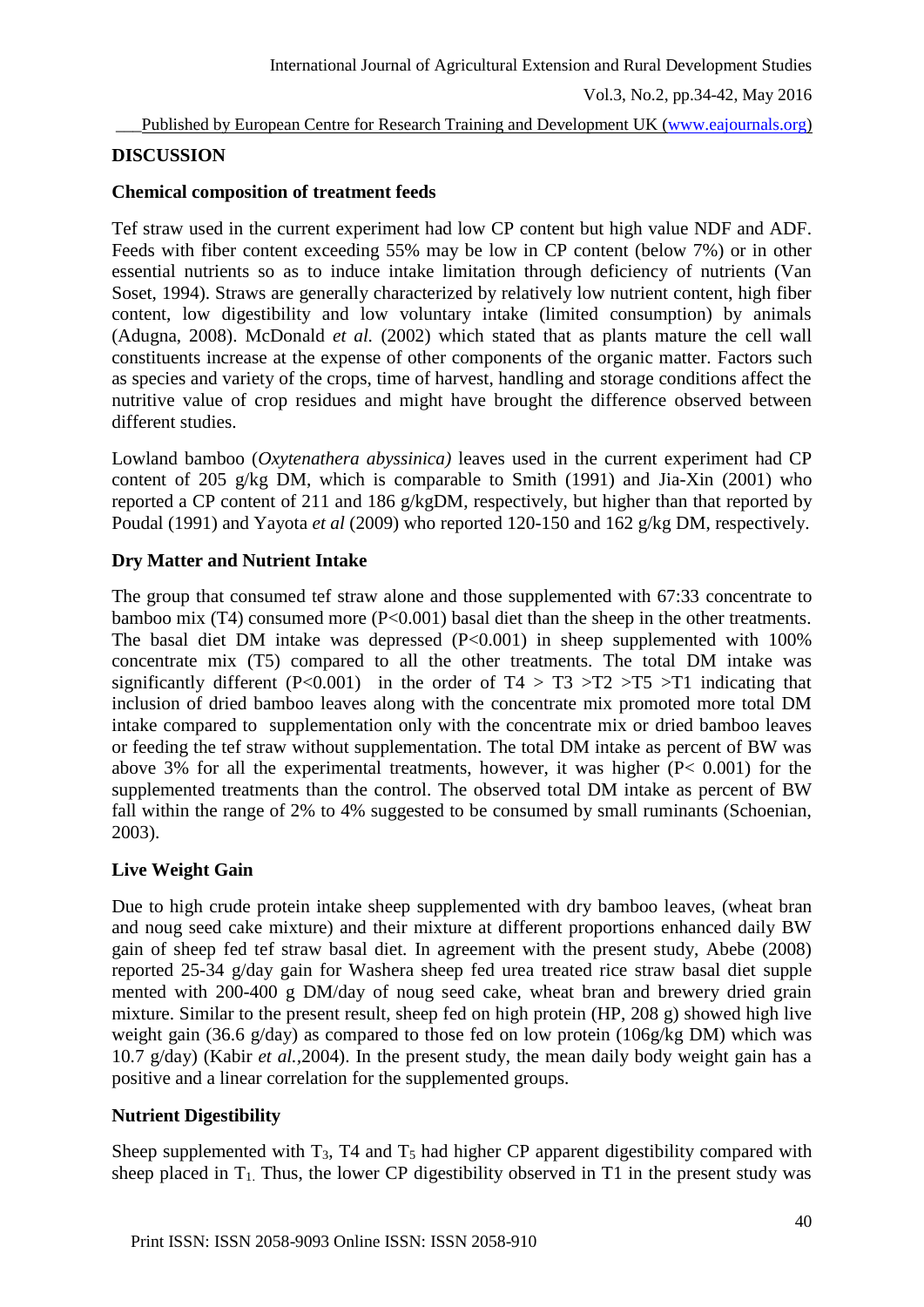in line with the results of Ferrell *et al.* (1999). The lower (P<0.001) NDF digestibility in T2 compared with the other treatments might be due to high NDF intake.

#### **CONCLUSIONS**

This study indicated that supplementation with dry bamboo leaves and concentrate improved feed intake, digestibility, feed conversion efficiency and body weight gain. Among all the treatments supplementation with 33% dry bamboo leaves and 67 % concentrate mix resulted in a better biological performance and profitability.

#### **Acknowledgment**

I would like to pass my thanks to ATVET for their financial support. My special thanks also go to Ato Tsdeke Demissie who is acting Dean of Assosa ATVET College for the help rendered either in the management of sheep or data collection and teachers and administrative staff

#### **REFERECES**

- Abebe Hailu, 2008. Supplementation of graded levels of concentrate mix on Feed Intake, Digestibility, Live Weight Change and Carcass Characteristics of Washera Sheep Fed Urea Treated Rice Straw. An MSc Thesis Presented to the School of Graduate Studies of Alemaya University. 64p.
- Adugna Tolera, 2008. Livestock feed supply situation in Ethiopia. Ethiopian Society of Animal Production proceedings: 16th Annual Conference of the Ethiopia. Ethiopian Society of Animal Production (ESAP), 8-10 oct.2008, Addis Ababa, Ethiopia.
- CSA (Central Statistical Authority), 2012. Ethiopian Agricultural Sample Surevy (EASS): Report on Livestock and Livestock Characteristics Statistical bulletin Volume III Addis Ababa.

http:// www. Sheep and goat.com/index.html.

- Jia-Xin, L., S.Z. Quan, W.X. Qin., 2001. Addition of rice straw or and wheat bran composition on rumenal degradability and voluntary intake of bamboo leaves shells silage fed to sheep. College of Animal Sciences, Huajiachicampus, Zhejiang University, Hangzhau 310029,China.
- McDonald, P., A. Edwards J. F.D., Green halgh and C.A., Morgan. 2002. Animal nutrition, 6 th.ed. prentice Hall, London. Pp. 544.
- Poudyal, P.P., 1991. Utilization of bamboo in the Kathm and Valley of Nepal, In: proceeding of Fourth International Bamboo Workshop on Bamboo in Pacific Asia. Forestry Research Support program for Asia and Pacific (FORSPA) publication 6,technical document GCP/RAS/ 134/ASB,FORSPA, Chiangamai, Thailand and IDRC,Ottawa,Canada, pp259-262.
- SAS, 2002. Statistical Analysis System, version 9, Institute, Inc., Cary, NC, USA.
- Schoenian, S., 2003. An Introduction to Feeding Small Ruminants Western Maryland Resarch and Extension Center Mary land Cooperative Extension.
- Seyoum Bediye and Zinash Seleshi, 1989. The composition of Ethiopian feedstuffs, Research Report No 6. Institute of Agriculture Research (IAR), Addis Ababa, Ethiopia.pp.33.